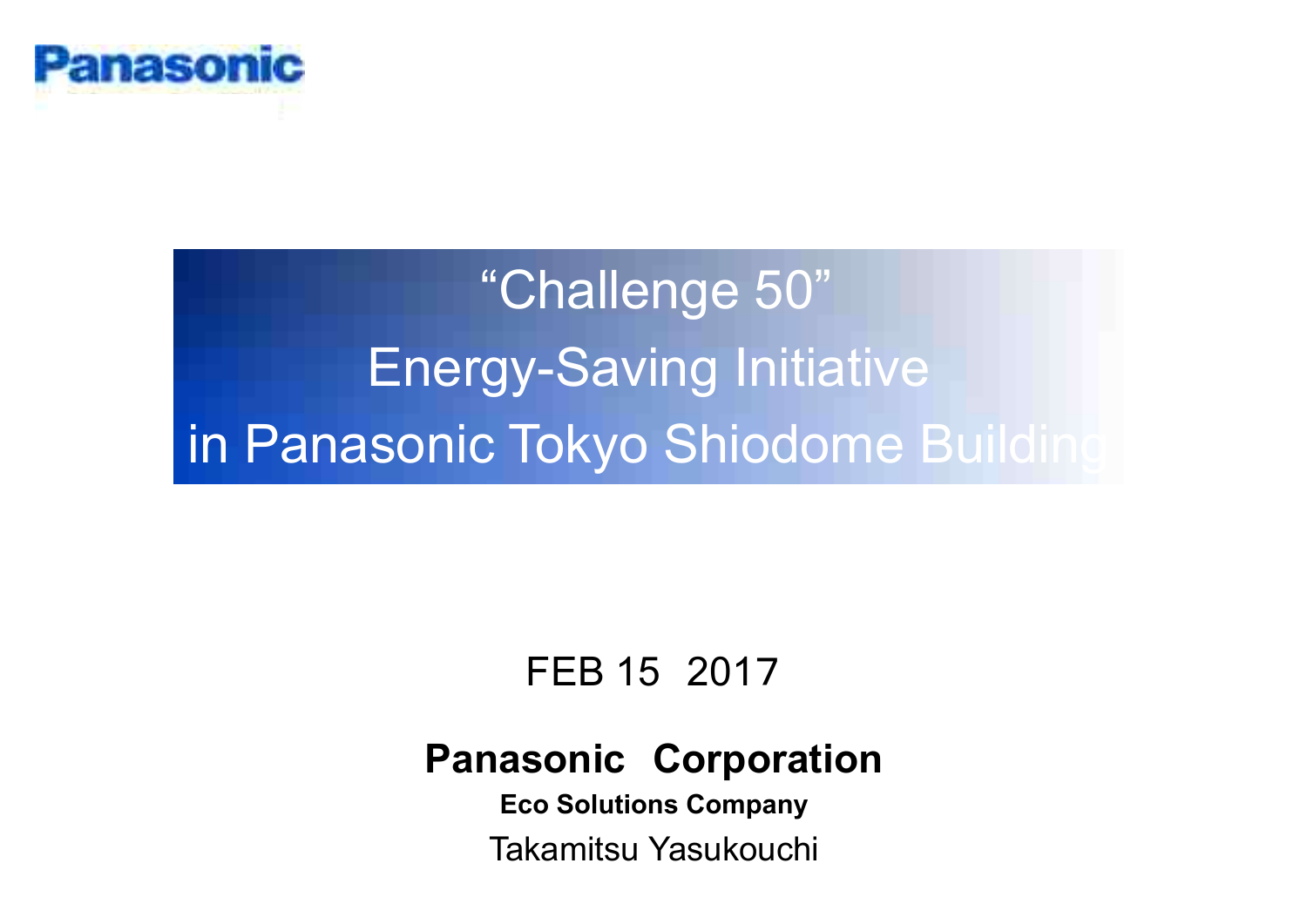# *Company**profile* 1

**turnover about \$65 billion USD, We are committed to creating a better life and better world, continuously contributing to the evolution of society and to the happiness of people around the globe.**

# **Panasonic Corporation Founded in 1918**

**Net Sales : JPY7.7trillion (USD65Bil.) (FY2014, ending March 2015)**

**Head office: 1048, Kadoma-shi, Osaka, Japan**

**Employees: 254,084**

**Consolidated companies: 469**



**Founder Konosuke Matsushita**

#### **Corporate Brand**



#### **Brand Promise**

**Panasonic is committed to creating a better life and better world, continuously contributing to the evolution of society and to the happiness of people around the globe.**

### **Brand slogan**

# A Better Life, A Better World

**Aiming to realize a better life for all its customers, and is promoting environmental initiatives as an important element in achieving that goal.**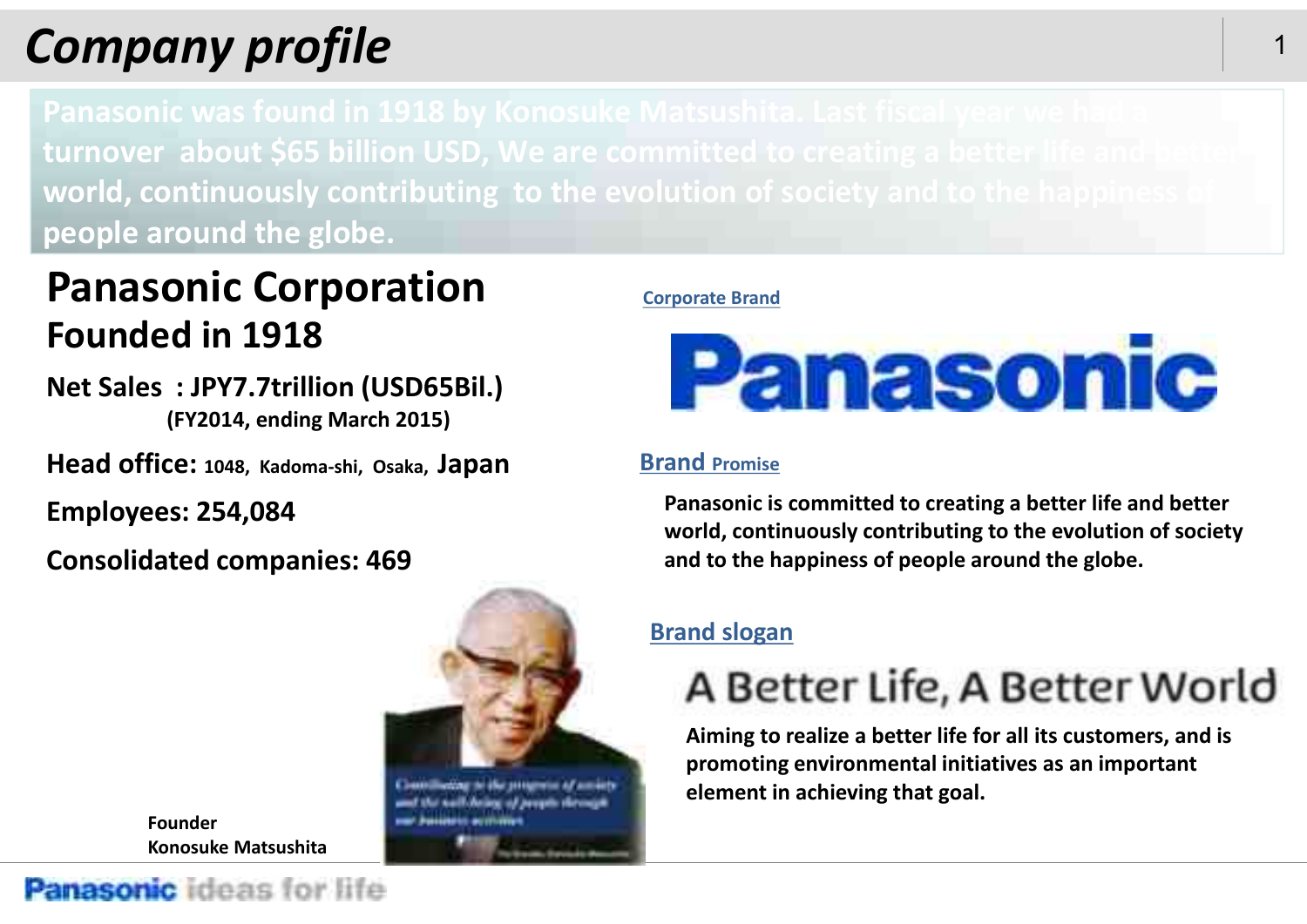# *Bu* <sup>2</sup> *siness of Panasonic*

**Panasonic has 4 companies. The business of Eco solutions Company is Energy related products like Solar, battery, BEMS/HEMS, Lighting, Housing system**

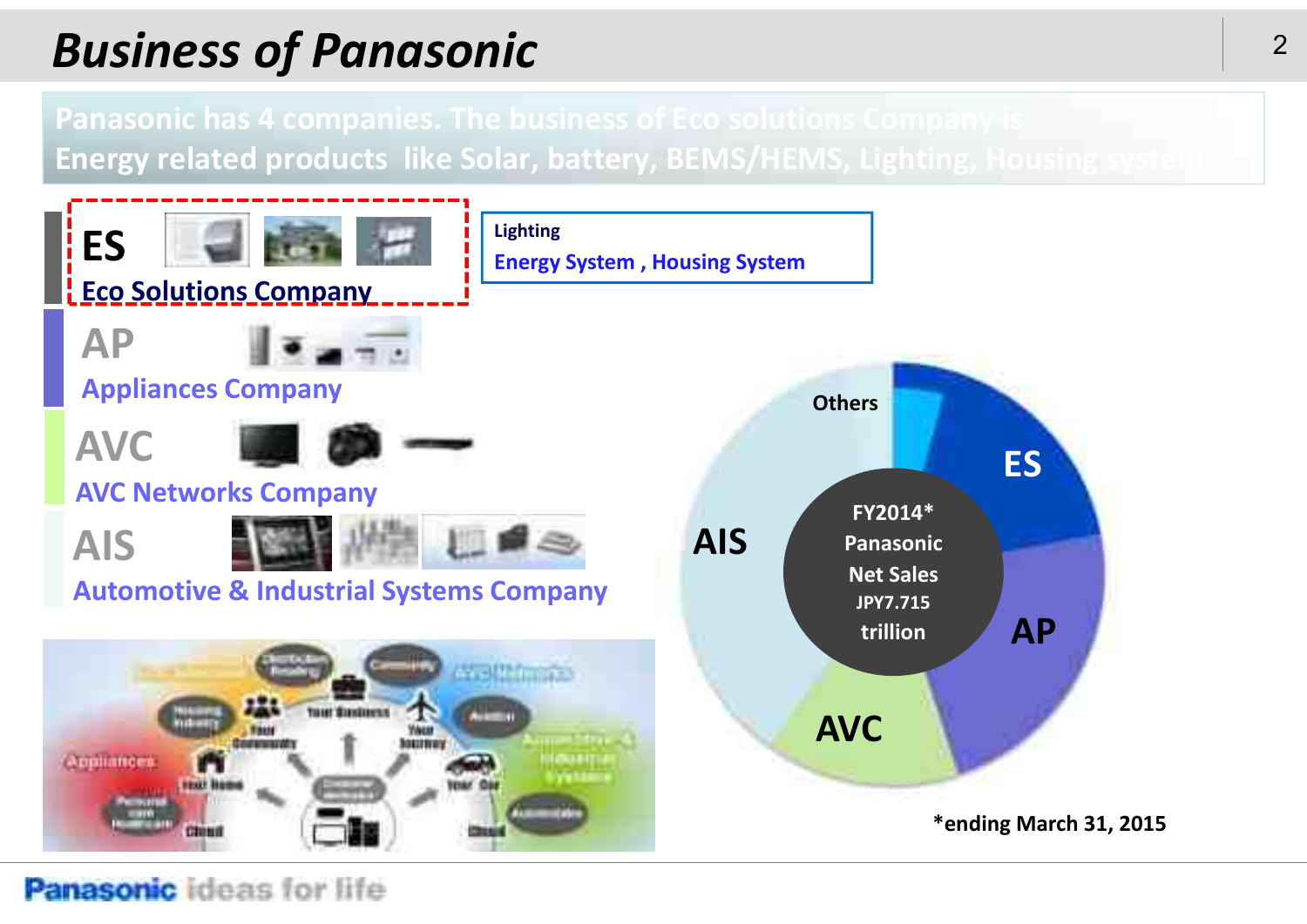# *Panasonic Environmental Policy*

# A Better Life, A Better World

Aiming to realize a better life for all its customers, and is promoting environmental initiatives as an important element in **achieving that goal.**



### *Numerical Targets and Performance Levels under Green Plan 2018*

| <b>Targets</b>                                                                                                                                      | <b>Results in 2015</b>                                                    |
|-----------------------------------------------------------------------------------------------------------------------------------------------------|---------------------------------------------------------------------------|
| Size of contribution in reducing $CO2$ emissions: 47 million tons in 2015                                                                           | Size of direct contribution:<br>43.12 million tons                        |
|                                                                                                                                                     | <b>Additional size of indirect</b><br>contribution:<br>10.47 million tons |
| Reduction in CO <sub>2</sub> emissions per basic unit in logistics: By 46% or more in<br>2018 compared to 2005 (Japan and international)            | 39%                                                                       |
| Reduction in CO <sub>2</sub> emissions from offices: By 2% or more on yearly average<br>until 2018 compared to 2007 (Self-owned buildings in Japan) | 4.2%                                                                      |
| Recycled resource utilization ratio: 16% or more in 2018                                                                                            | 16.9%                                                                     |
| Factory waste recycling rate: 99.5% or more in 2018                                                                                                 | 99.2%                                                                     |
| Provide environmental education to 2 million children around the world by<br>2018                                                                   | 2.709 million children*11                                                 |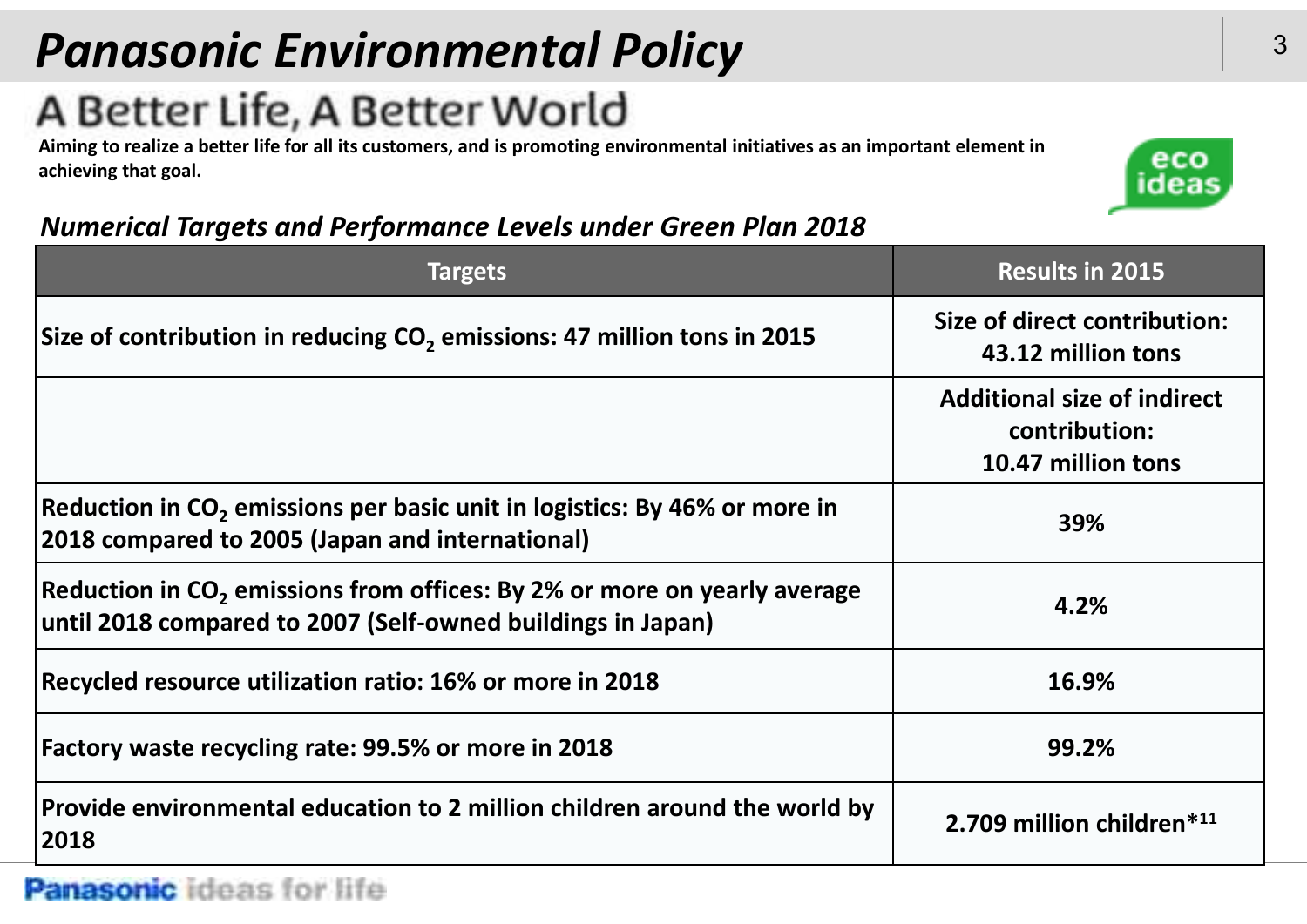### History of Energy-saving Initiatives and New Target toward 2018

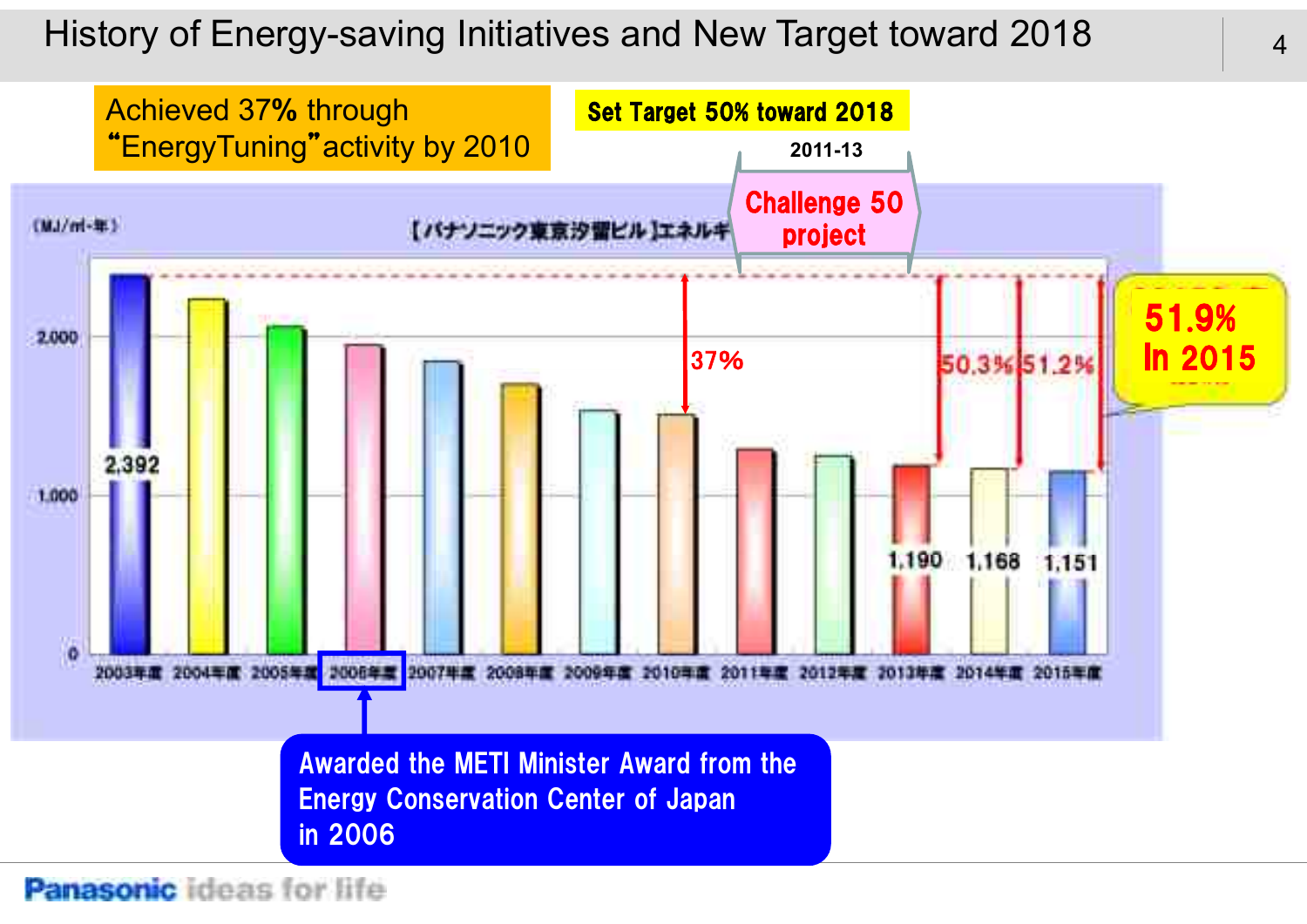### Panasonic Tokyo Shiodome Building

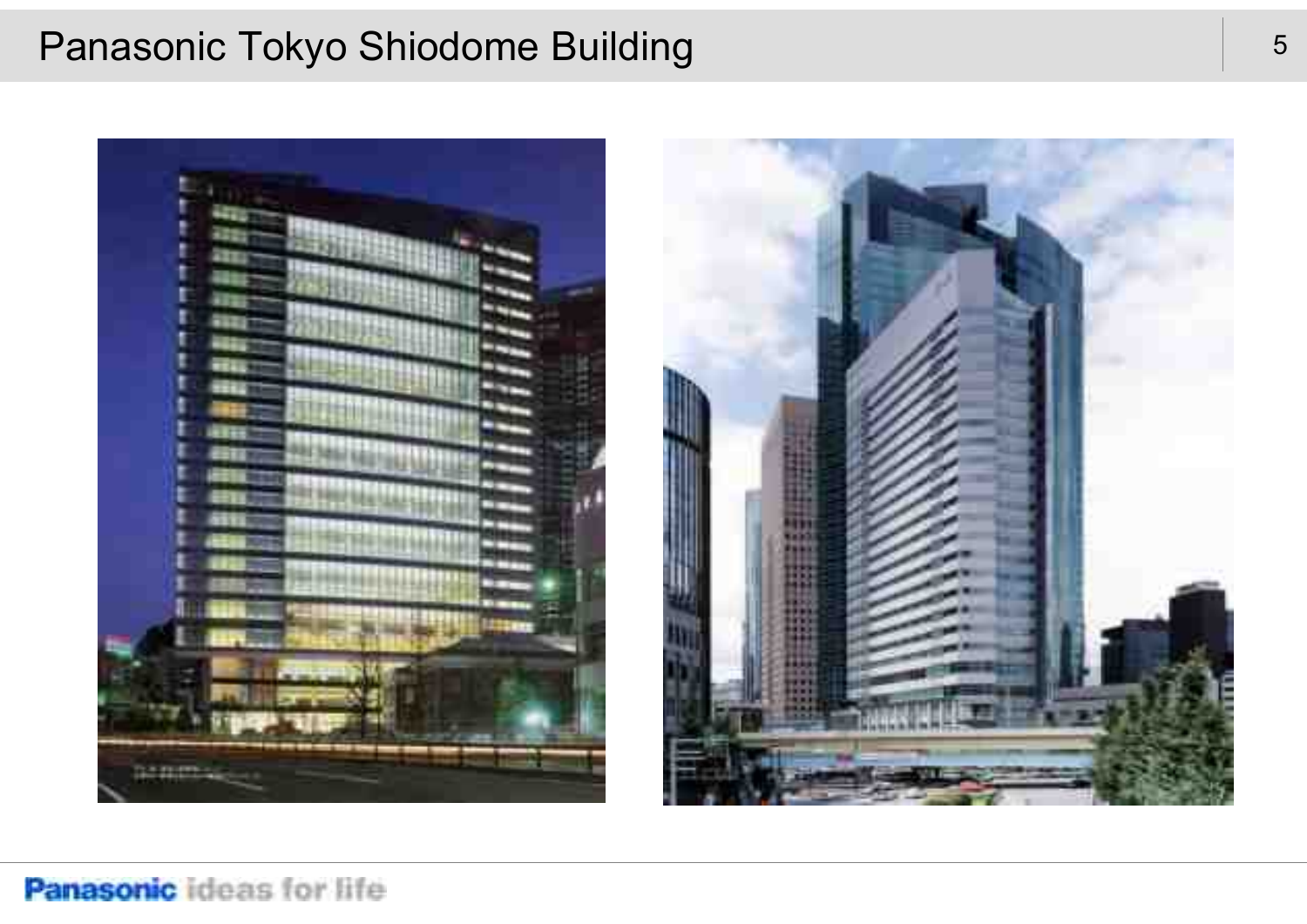# Advanced Energy-Saving Technologies Implemented **6**

| <b>Energy-saving Technique</b>                                     | <b>Result of Implementation</b>                                                                                                                   | <b>Element for Possible</b><br><b>Energy Reduction</b> |
|--------------------------------------------------------------------|---------------------------------------------------------------------------------------------------------------------------------------------------|--------------------------------------------------------|
| Double-skin Air Flow Windows & Low-E Glass                         | Reducing the burden of air conditioning on the west side through adopting a<br>high insulation outer wall system                                  | Heat<br>Water<br><b>Electric</b>                       |
| <b>High Voltage Electricity Distribution Equipment</b>             | Reducing electricity loss through in-building high voltage (6.6KV) wiring                                                                         | <b>Electric</b>                                        |
| <b>Blind Control &amp; Variable Lighting Equipment</b>             | Reducing electricity consumption through the effective use of daytime blind<br>controls and variable lighting                                     | <b>Electric</b>                                        |
| <b>Area Control System</b>                                         | Reducing lighting and energy by automatically turning off lighting when<br>nobody is present                                                      | Heat<br><b>Electric</b>                                |
| Variable Air Volume (VAV) System                                   | Reducing air conditioning delivery power by automatically adjusting air<br>conditioning ventilation                                               | <b>Electric</b>                                        |
| Variable Wind Volume (VWV) System                                  | Reducing air conditioning delivery power by automatically adjusting the<br>volume of water supply for air conditioning                            | <b>Electric</b>                                        |
| <b>Solar Power Generation Equipment</b>                            | Reducing energy consumption through solar energy generation                                                                                       | <b>Electric</b>                                        |
| <b>Natural Ventilation System (Ventilation Window)</b>             | Reducing air conditioning energy through the use of a natural ventilation<br>window (nighttime purge is also possible)                            | Heat<br><b>Electric</b>                                |
| <b>Outside Air Conditioning System</b>                             | Reducing a medium amount of energy through interaction with outdoor air<br>conditioning                                                           | <b>Heat</b><br><b>Electric</b>                         |
| <b>Water Conservation and Sanitation Equipment</b>                 | Reducing the amount of recycled water and water-cleansing procedures<br>through water conservation and sanitation tools                           | <b>Electric</b>                                        |
| <b>Air Conditioner Drain Collection Equipment</b>                  | Reducing the amount of recycled water and collecting/filtering/reusing<br>condensation drain water and air conditioner humidification drain water | <b>Water</b>                                           |
| <b>Urine Disposal System</b>                                       | Reducing the amount of water for urinal cleaning by adopting a urine<br>disposal system                                                           | <b>Electric</b><br>Water                               |
| <b>BEMS (Building Energy Management System)</b>                    | Reducing energy loss through the optimization and management of<br>equipment                                                                      | <b>Water</b><br>Heat<br><b>Electric</b>                |
| <b>Fusion of Building Management System and</b><br><b>Intranet</b> | Reducing lighting and air conditioning energy and promoting energy-saving<br>measures through communication aimed at tenants and the public       | <b>Electric</b><br>Heat                                |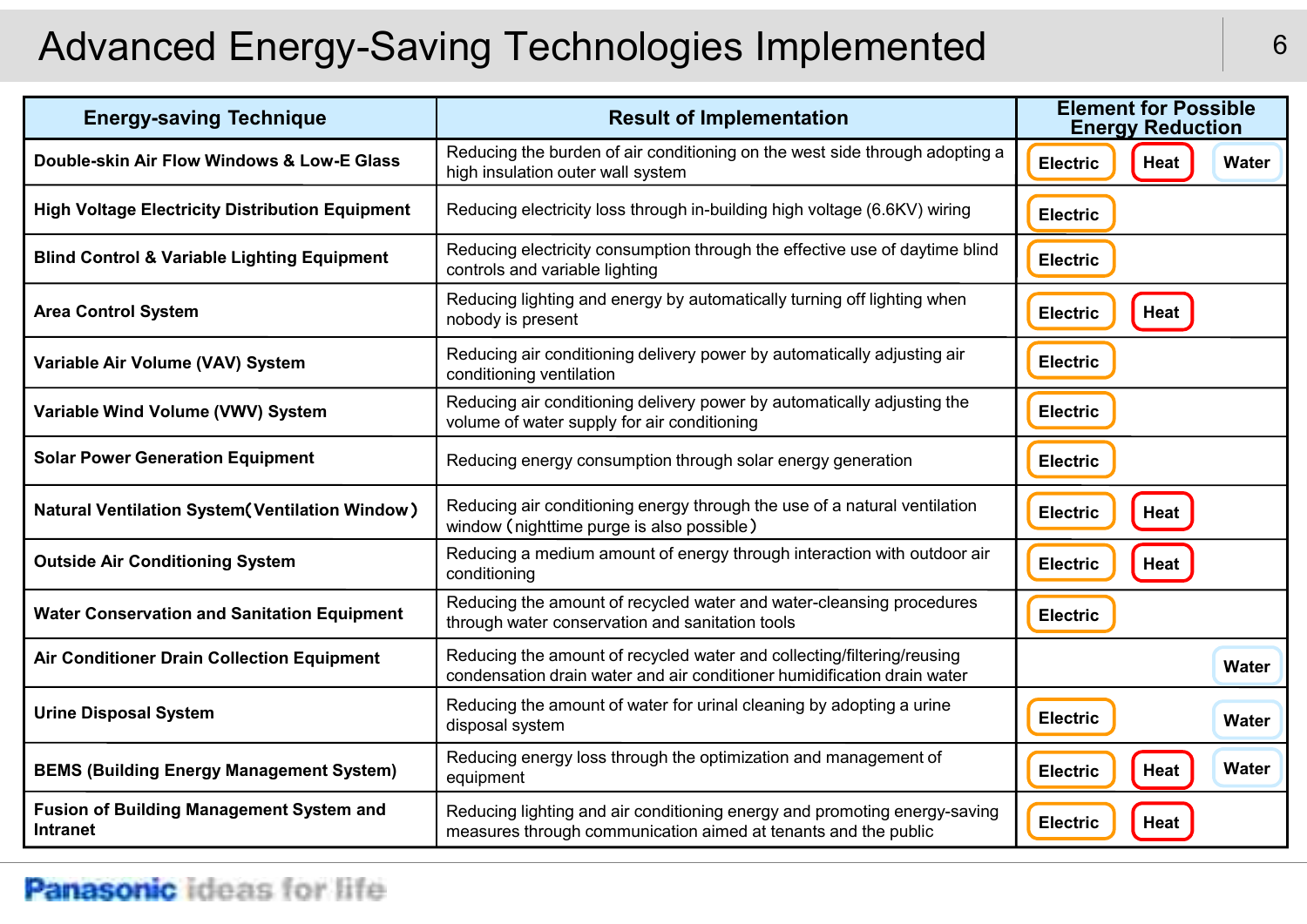# Integrated Control System for energy managemet



Sub systems talk each other and make some useful relationships through BACnet

#### 7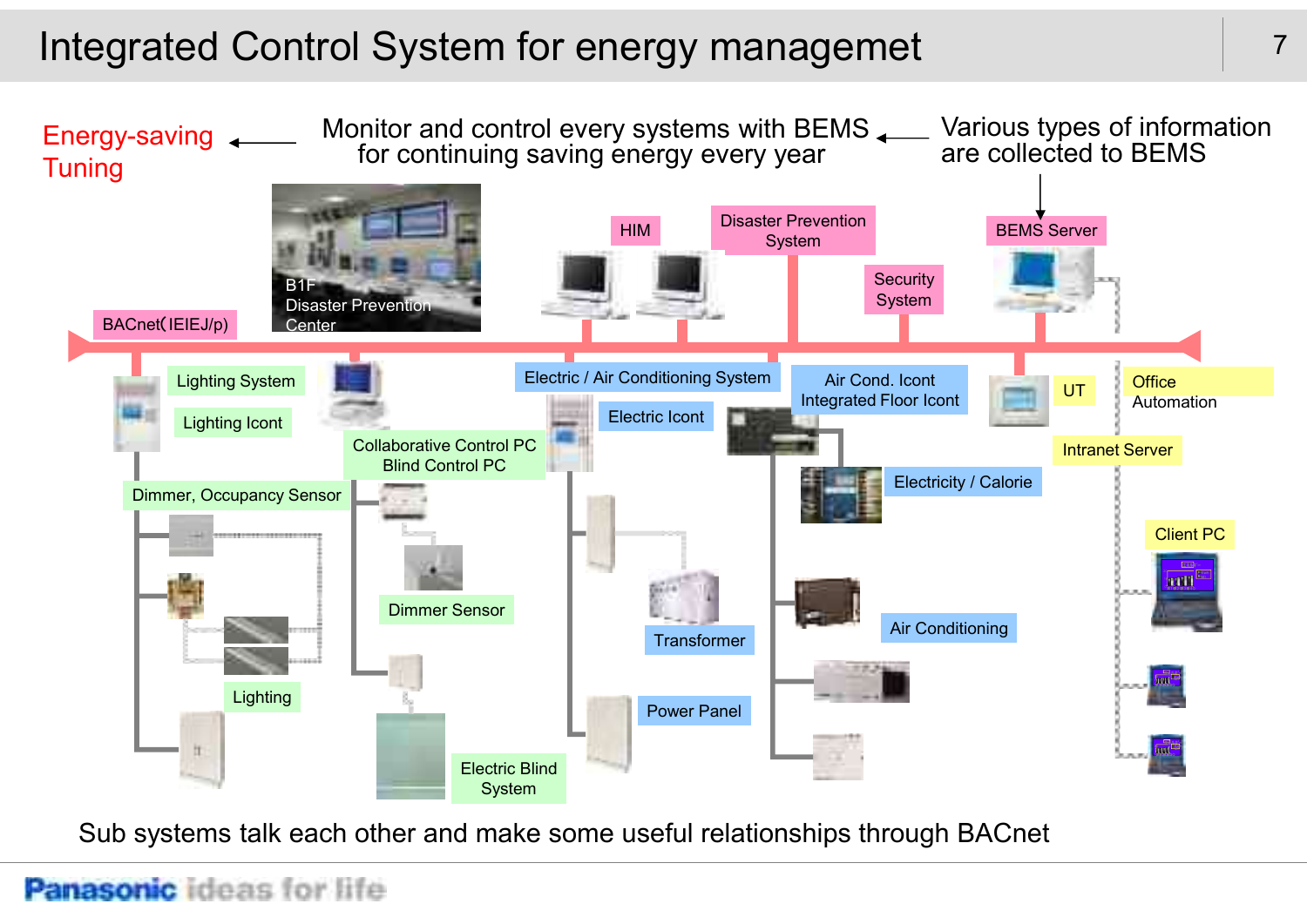# Measurement and Computation Equipment for Tuning

### Energy Measurement Units: Standard floor



Electrical Power Measurement Unit Calorimeter Measurement



For "Tuning" , measurement and computation equipment is necessary Design of this system is difficult because of the balance between cost and benefit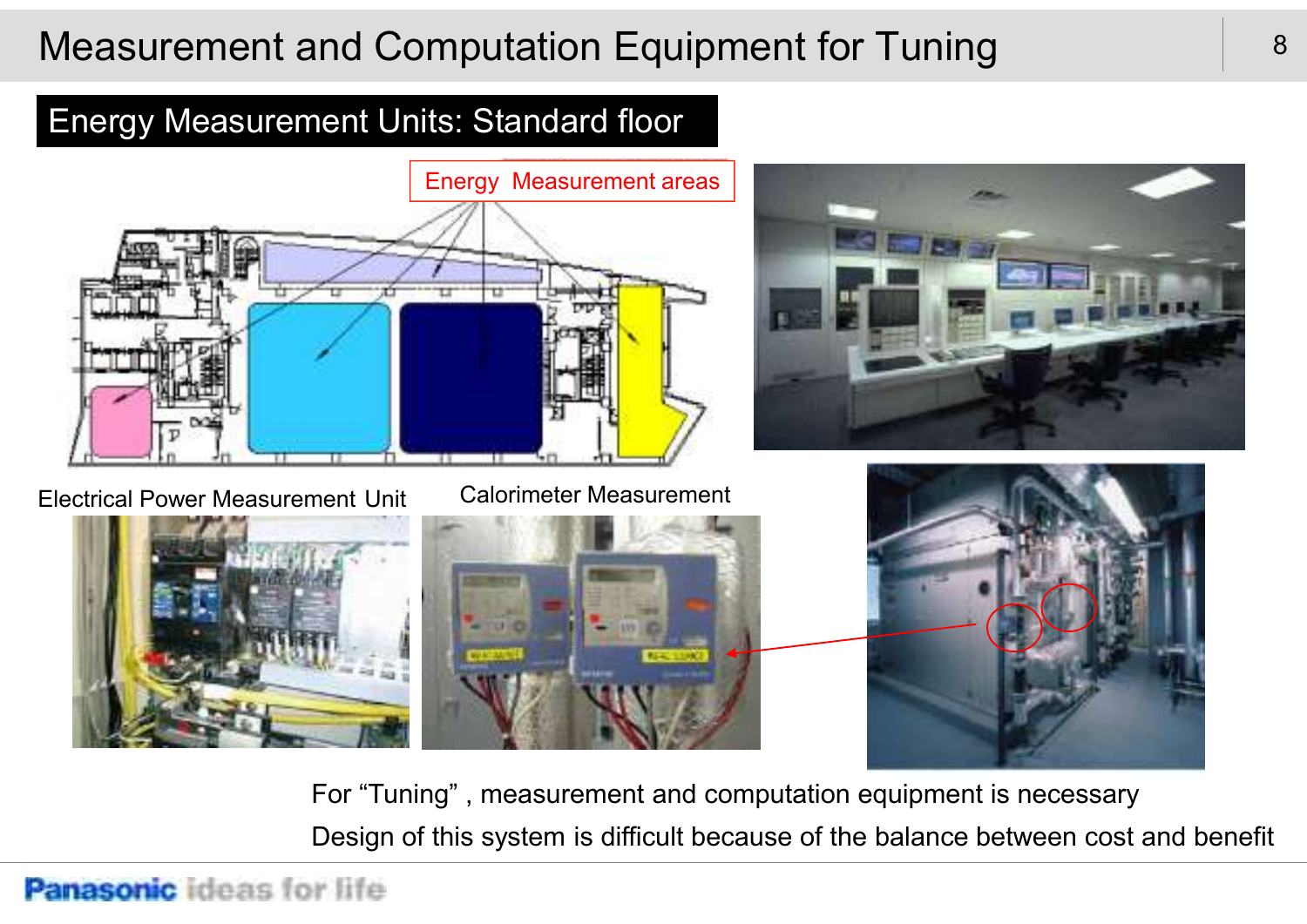# BEMS (Building Energy Management System)





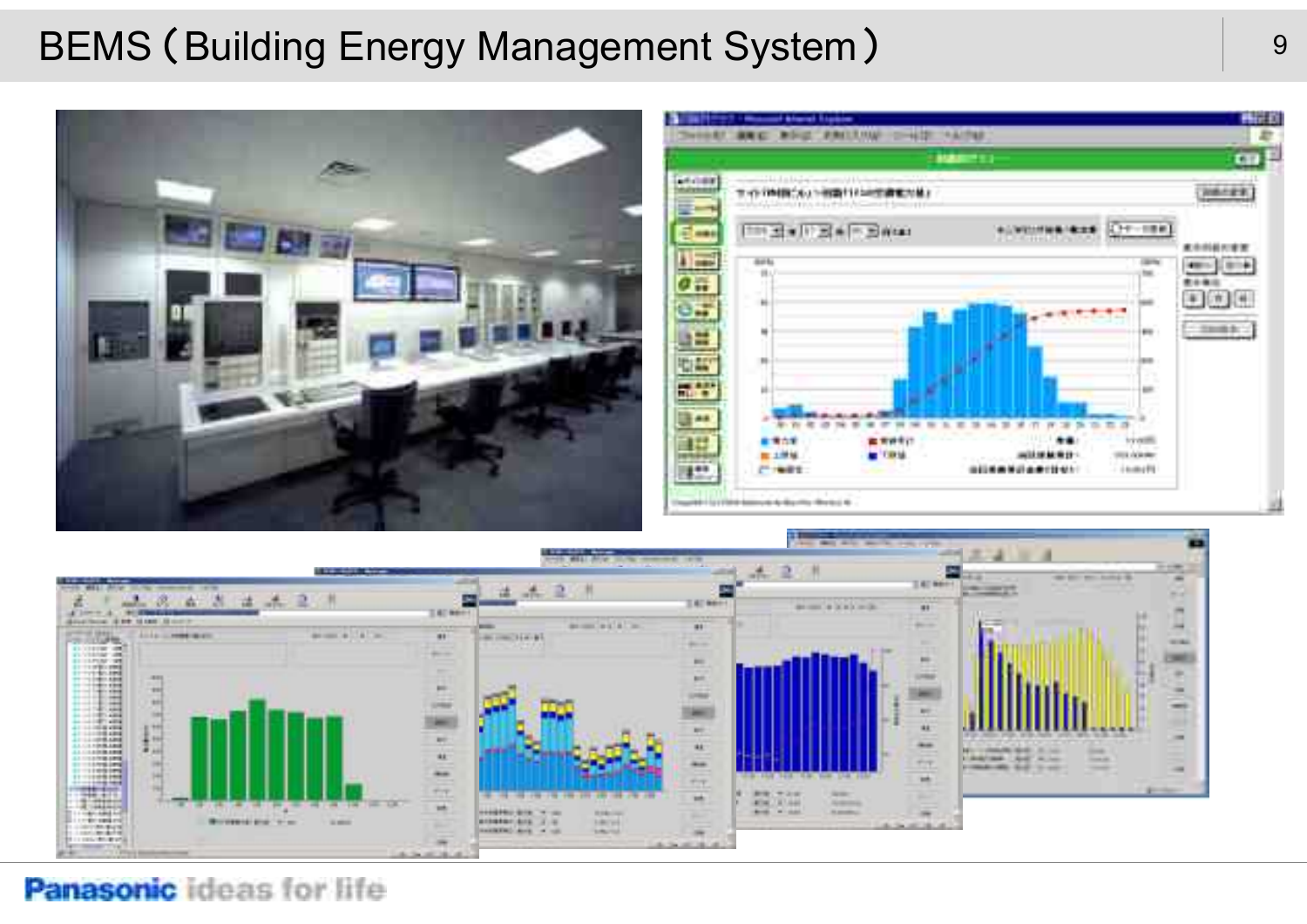# Visualization for energy saving tuning (SatTool) 10

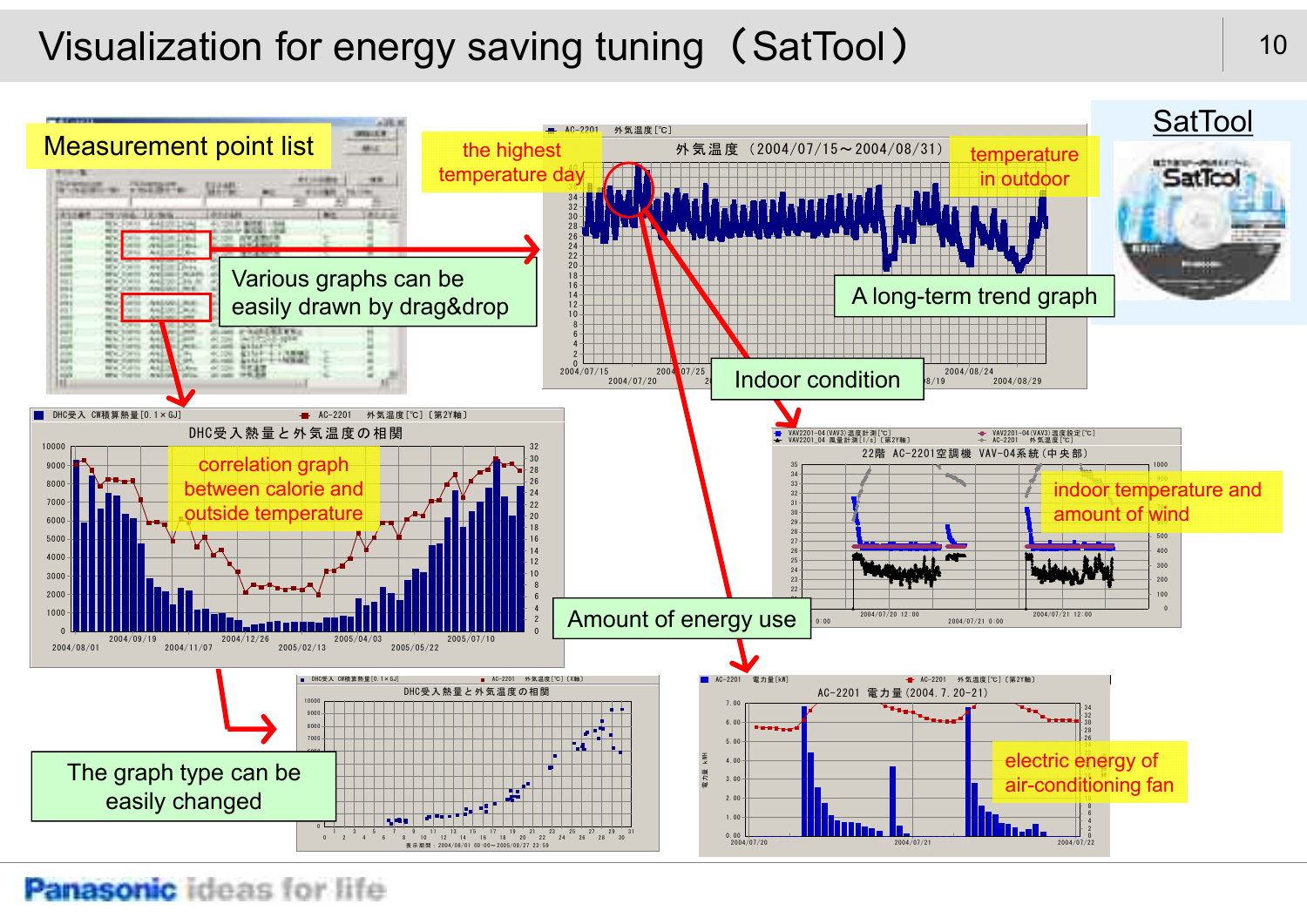# Tuning Support System

## Common tool for analysis





### Energy-saving Special Committee (periodically,once/month)

- ・Carrying out detailed inspection and counter-measures through a point of view based upon prior inspection results
- ・Processing, analyzing, and graphing data through on-site data inspection

Drafting Efficient (Time & Cost) Technical Examination of Energy-saving and Permanent Counter-measures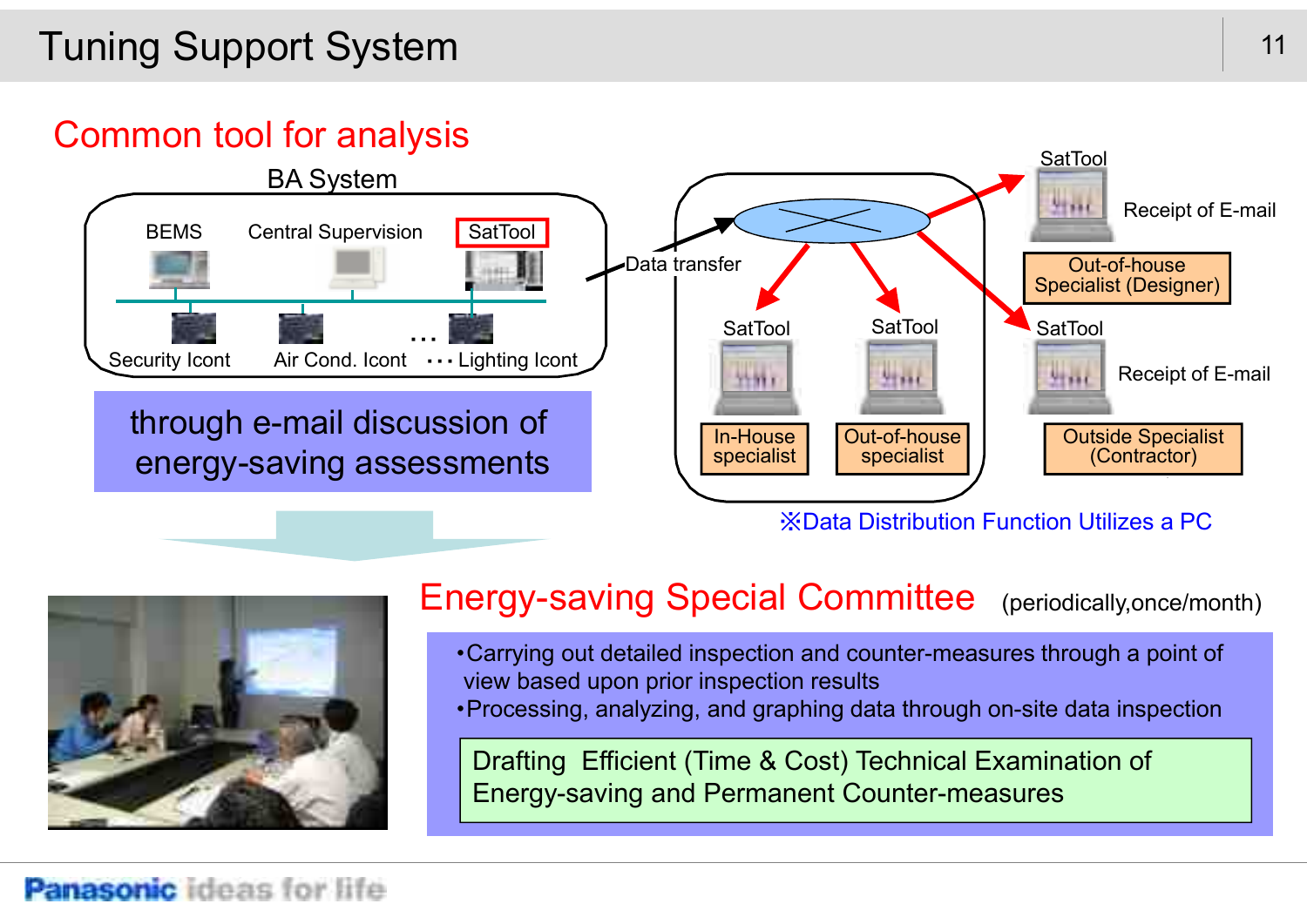# 4 different perspectives for ECO-Tuning initiative

# 1. Tuning based on design concept (Optimization)

 $\rightarrow$  [example] usage of "outside air" in kitchen while quiet time after 2 pm

# 2. Tuning for fixing initial failures

 $\rightarrow$  [example] change "sensor positions" for getting proper data

Initial failures are inevitable, we must find unusual data and fixing them

# 3. Tuning customized for usage conditions

 $\rightarrow$  【example】 Usage condition changes while long use of facilities, Therefore we must optimize systems and facilities.

# 4. Advanced tuning for facility/equipment

 $\rightarrow$  [example] Control parameters for optimization of air-conditioners, lighting

Ideal "TUNING" is achieved through 4 perspectives above mentioned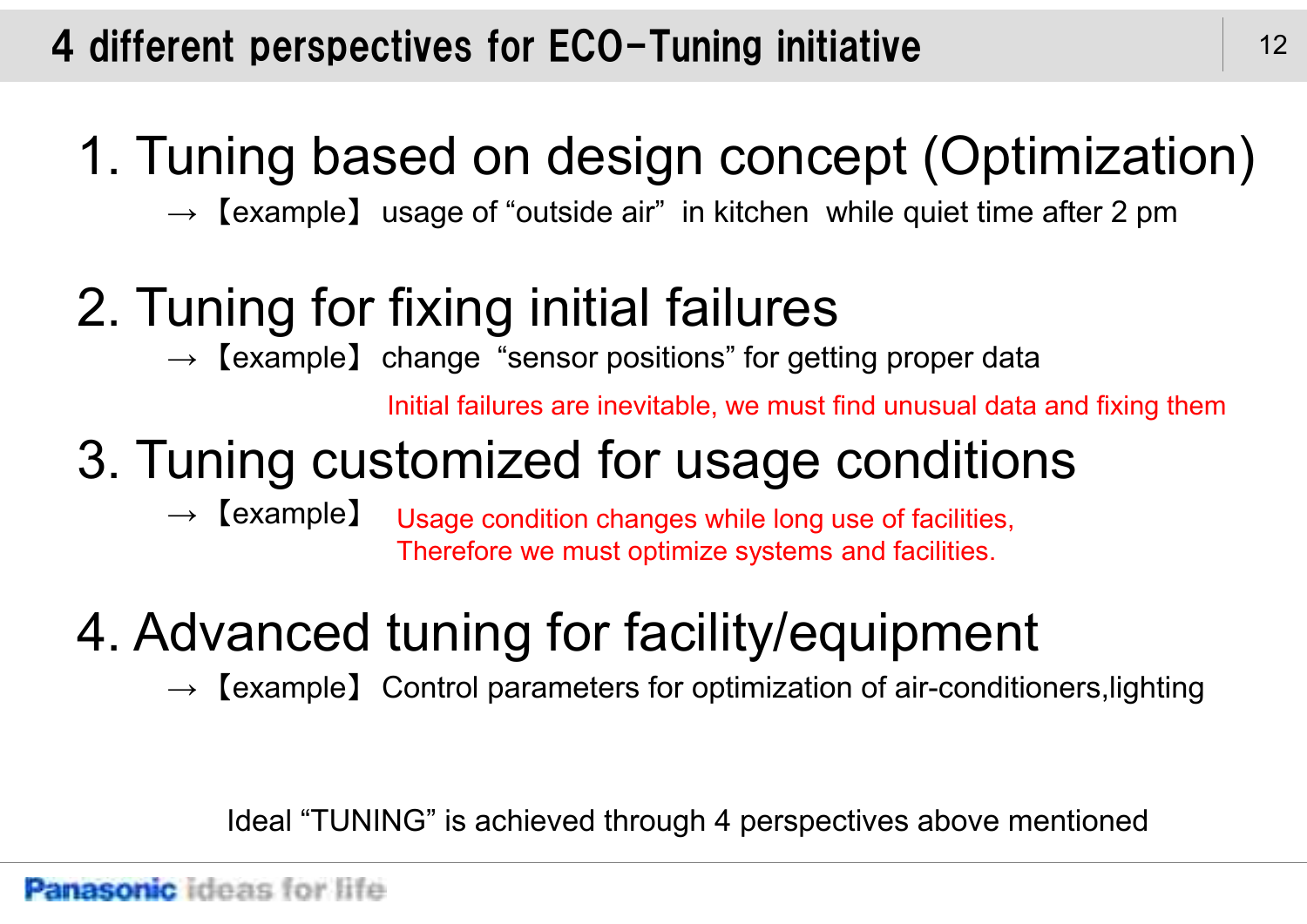# Example of ECO-Tuning

# ◆ **Intaking outside air for air-conditioner operation was the original design concepts. Monitoring data was the key to find.**



### 【**design concepts**】

**Kitchen air-conditioner is designed to intake outside air with manual operation. Employees did not use this function. This fact was detected by electrical power monitoring.**



# 【**Measures and Results**】

**This power monitoring data is informed to employees, and asked to improve with the manual operation.**

**Electrical power consumption and heating value were vastly improved.**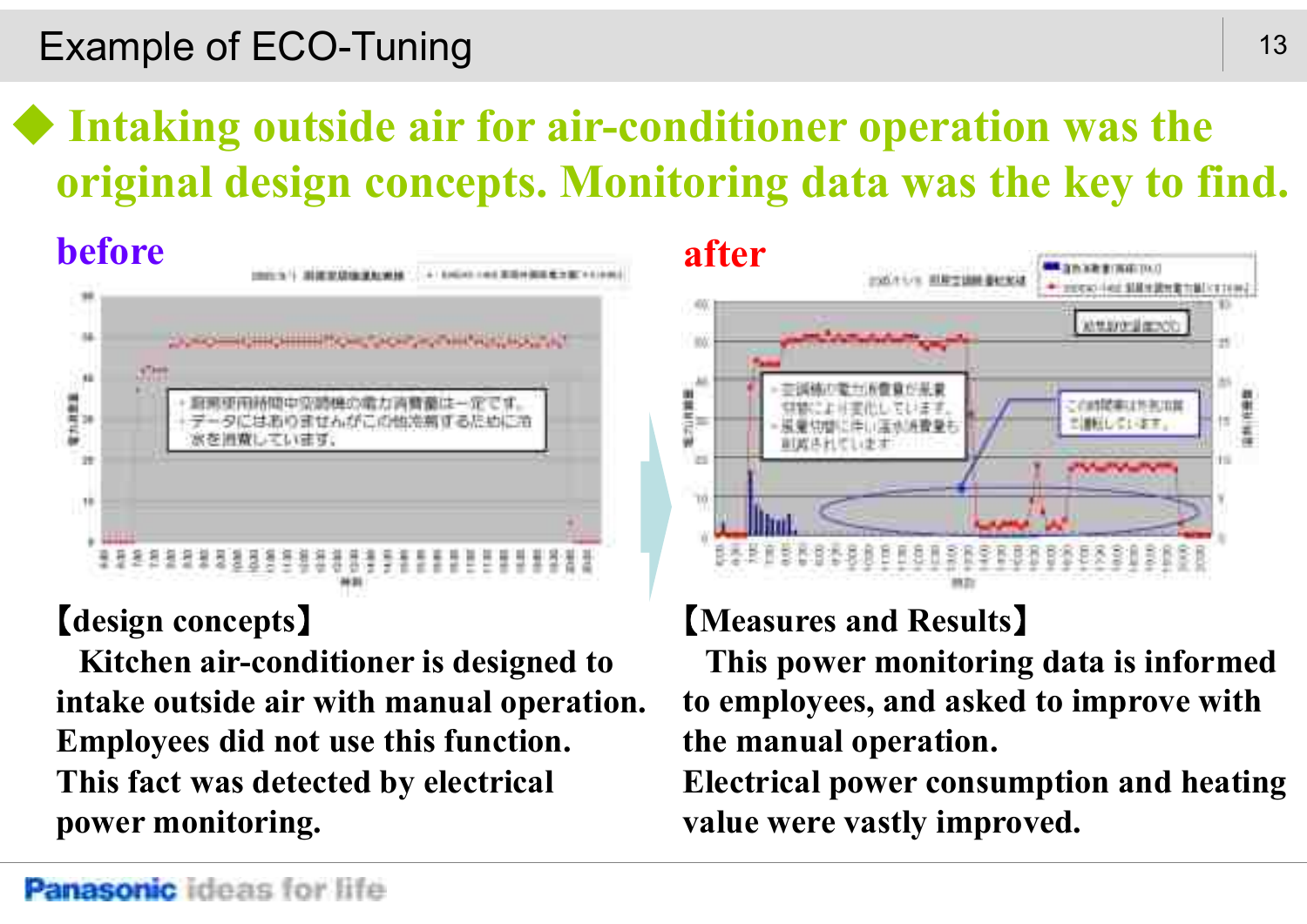# Energy Saving by LED Lighting (based on actual measurement) <sup>14</sup>

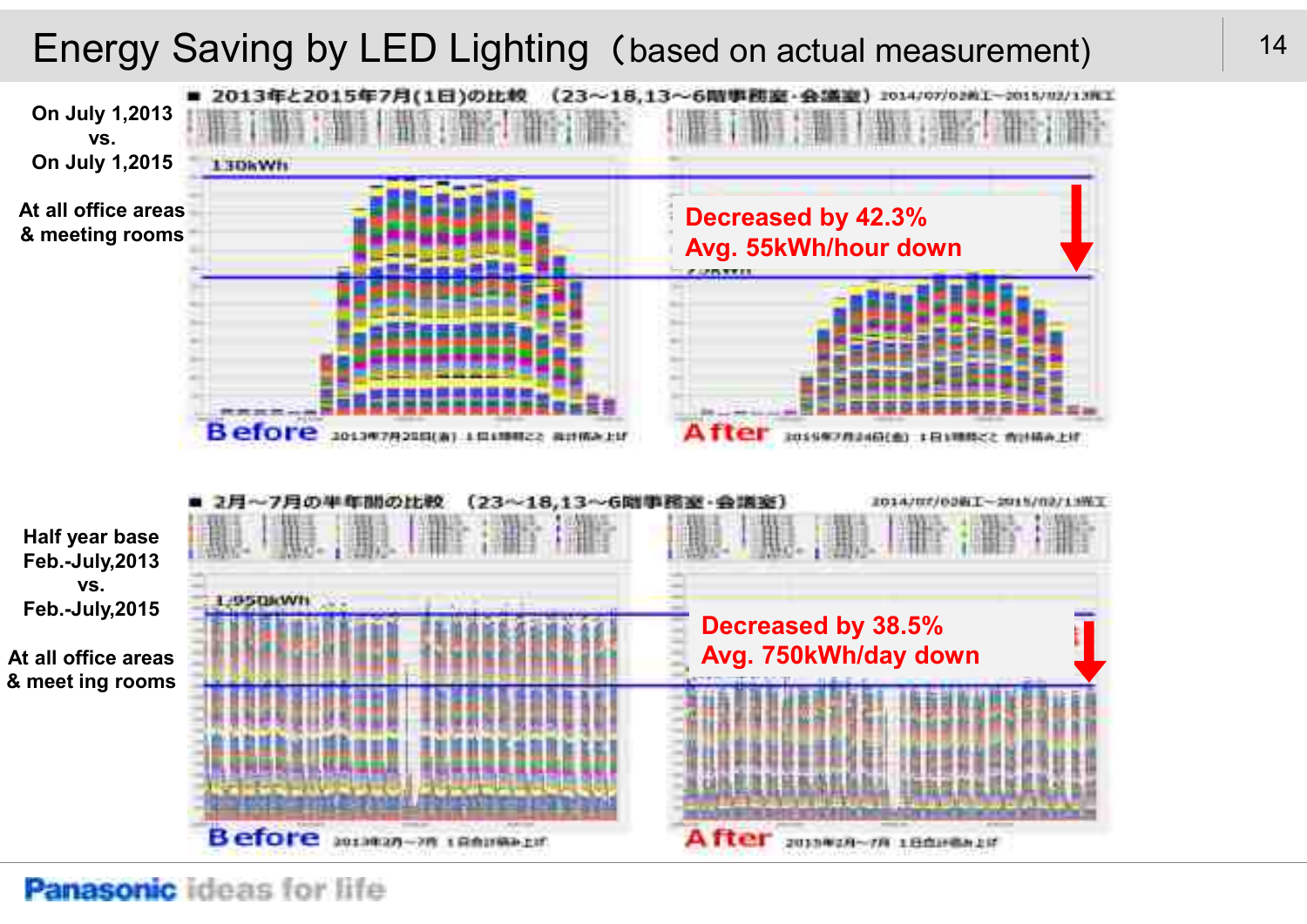#### 15 Energy Saving of HVAC by LED Lighting (based on actual measurement)

Lighting fixtures radiate away the heat energy.

- ・10%: above ceiling
- ・90%: down below ceiling ⇒ becomes the Load on HVAC

Diminution in HVAC according to our plan was confirmd. (Decreased by 10%)



**w/ Conventional Lighting w/ LED Lighting**

20MJ decrease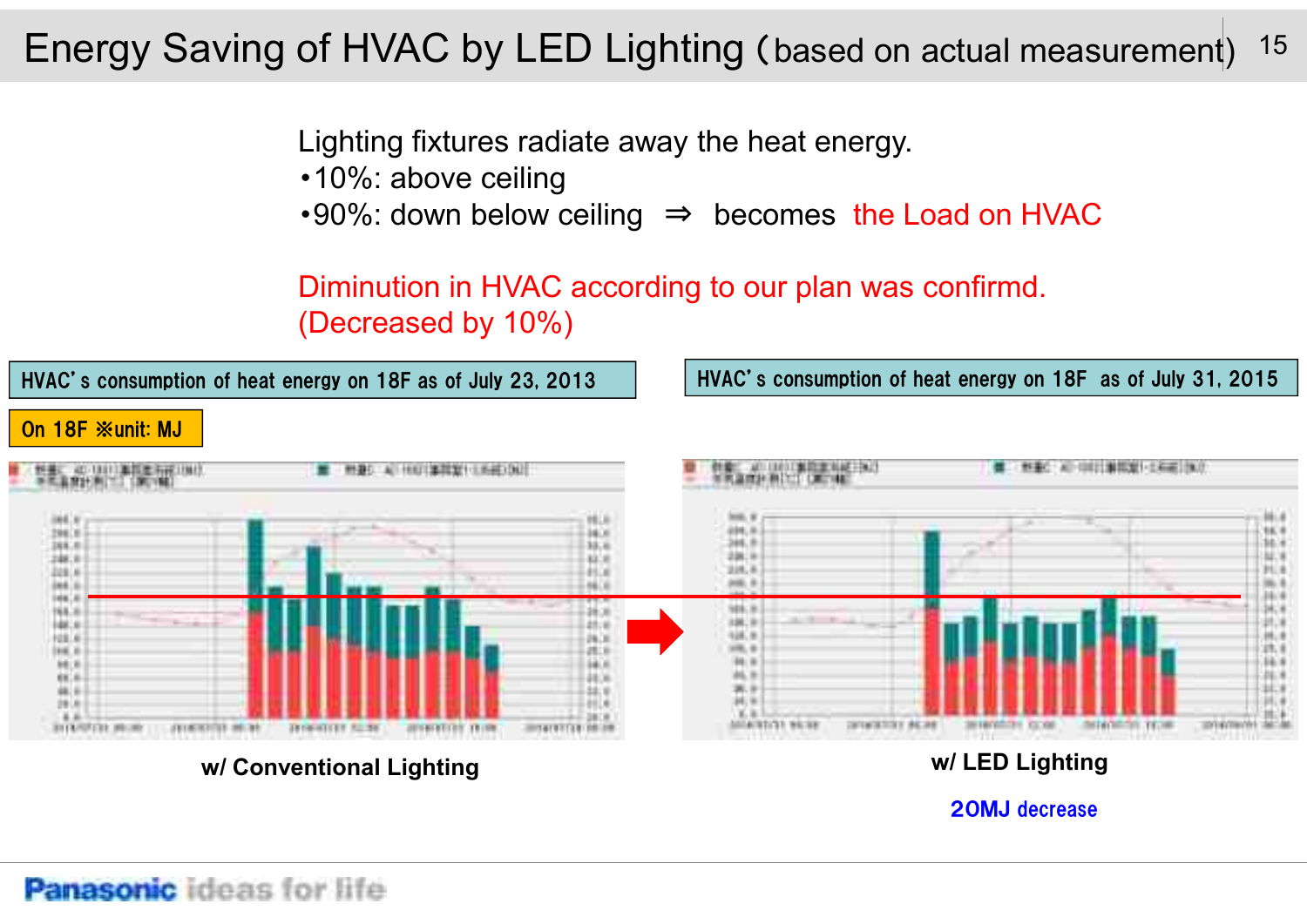16 Our energy saving action in 2011 by Japan Government request

■Eco-tuning corresponded to "Great East Japan Earthquake"



We hastened HVAC's turn-on and extended turn-off for 1 hour.

As a result, peak time of energy consumption was moved up for 1 hour and decreased. Energy consumption in 2011 was lower despite the fact that average of outdoor air temperature in 2011 was higher than in 2010 (avg.1.5℃ higher).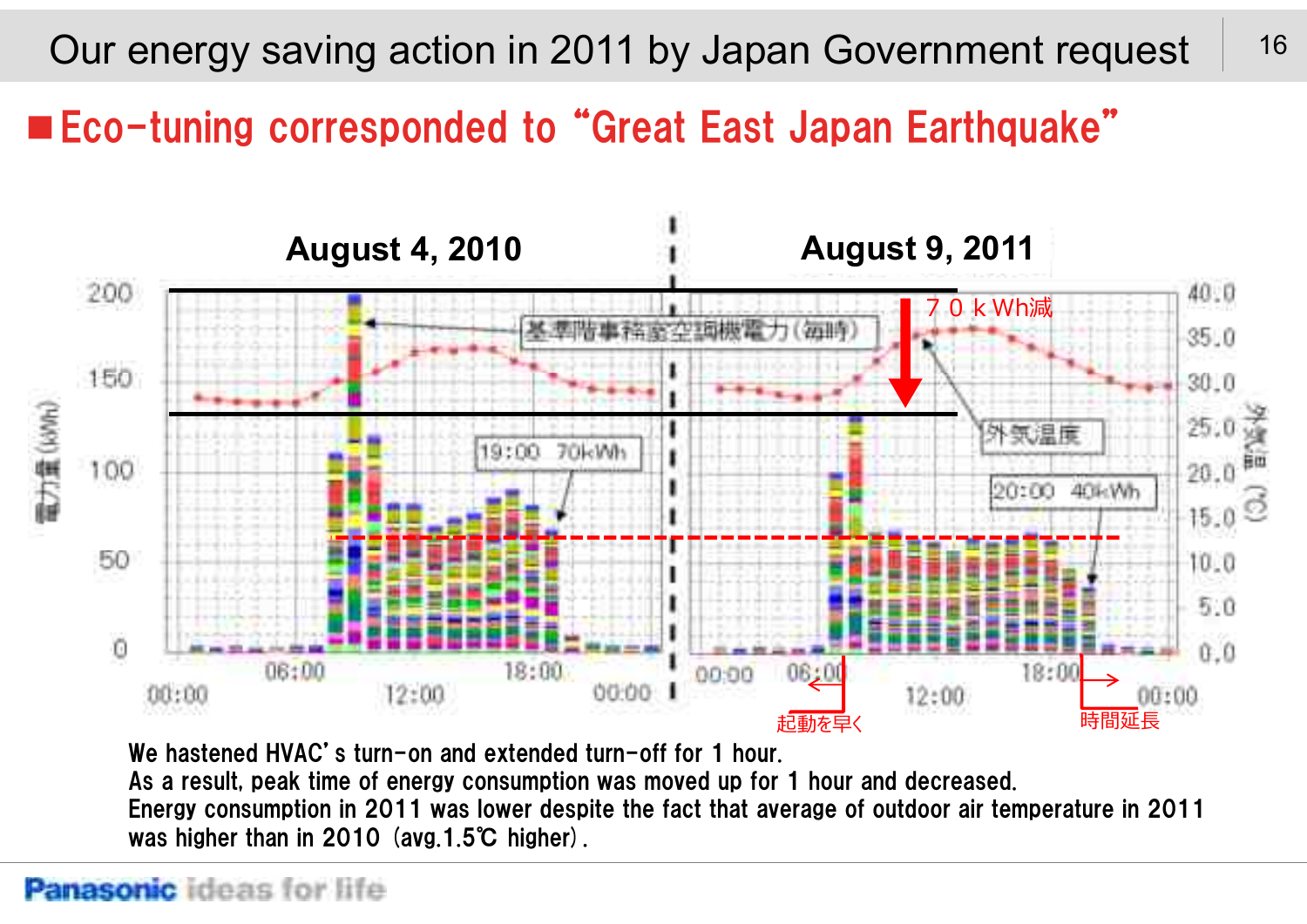### History of Energy-saving Initiatives and New Target toward 2018

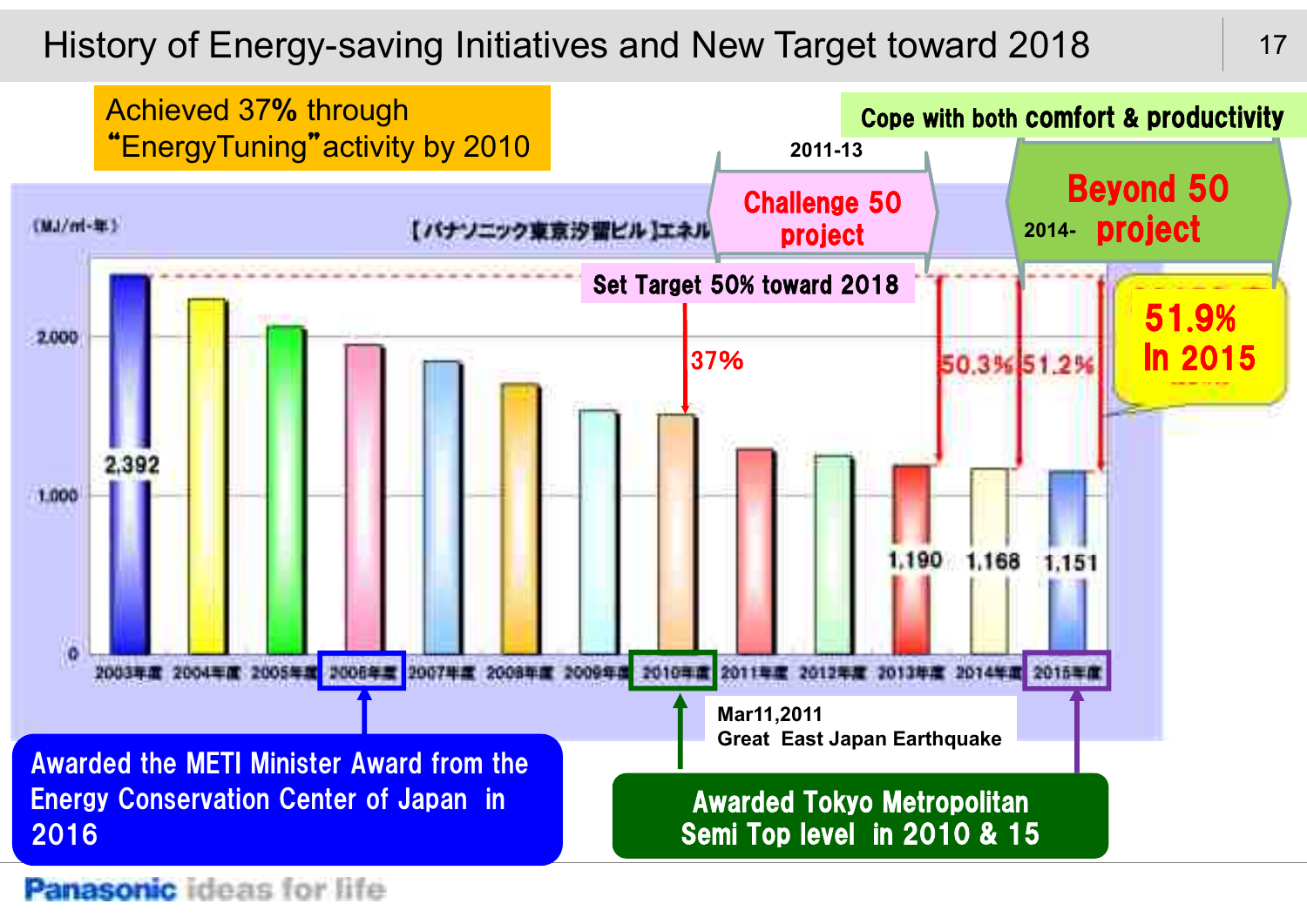# **Beyond 50 Circadian Lighting**

・ **an optimal control system of illuminance and color temperature : morning, daytime and nighttime.** ・**an optimal operation schedule depending on office hours or season.**

◇**Dimming and toning schedule in a day is follows:**



### LED **color temperature adjusting equipment**

#### **(COB type 2 colors x 2)**



**Luminous flux of the equipment: Power consumption: 72 W (when fully lit) Color rendering property: Ra80 or more Dimming: 5 to100% Air conditioning return area: 0.041 m<sup>2</sup>**



**Low color temperature LED High color temperature LED**



| Time zone           | <b>Illuminance</b> | <b>Color temperature</b> |
|---------------------|--------------------|--------------------------|
| Before staring work | 500 lx             | 5000K                    |
| <b>Morning</b>      | 750 lx             | 6000K                    |
| Lunch break         | 250 lx             | 5000K                    |
| Afternoon 1         | 750 lx             | 6000K                    |
| Afternoon 2         | Change             | Change                   |
| Nighttime           | 400 lx             | 4000K                    |

・**Set at 400 lx/4500 K during nighttime in the summer season (from Jun. 22 to Sep. 23)**

・**Set at 400 lx/3500 K during nighttime in the winter season (from Dec. 22 to Mar. 21)**

・**On/off control by human sensor on holidays (all day) and from 8:00 p.m.**

**to 8:00 a.m. on weekdays**

・**For visitors, show a demonstration using a short version of about 1 minute.**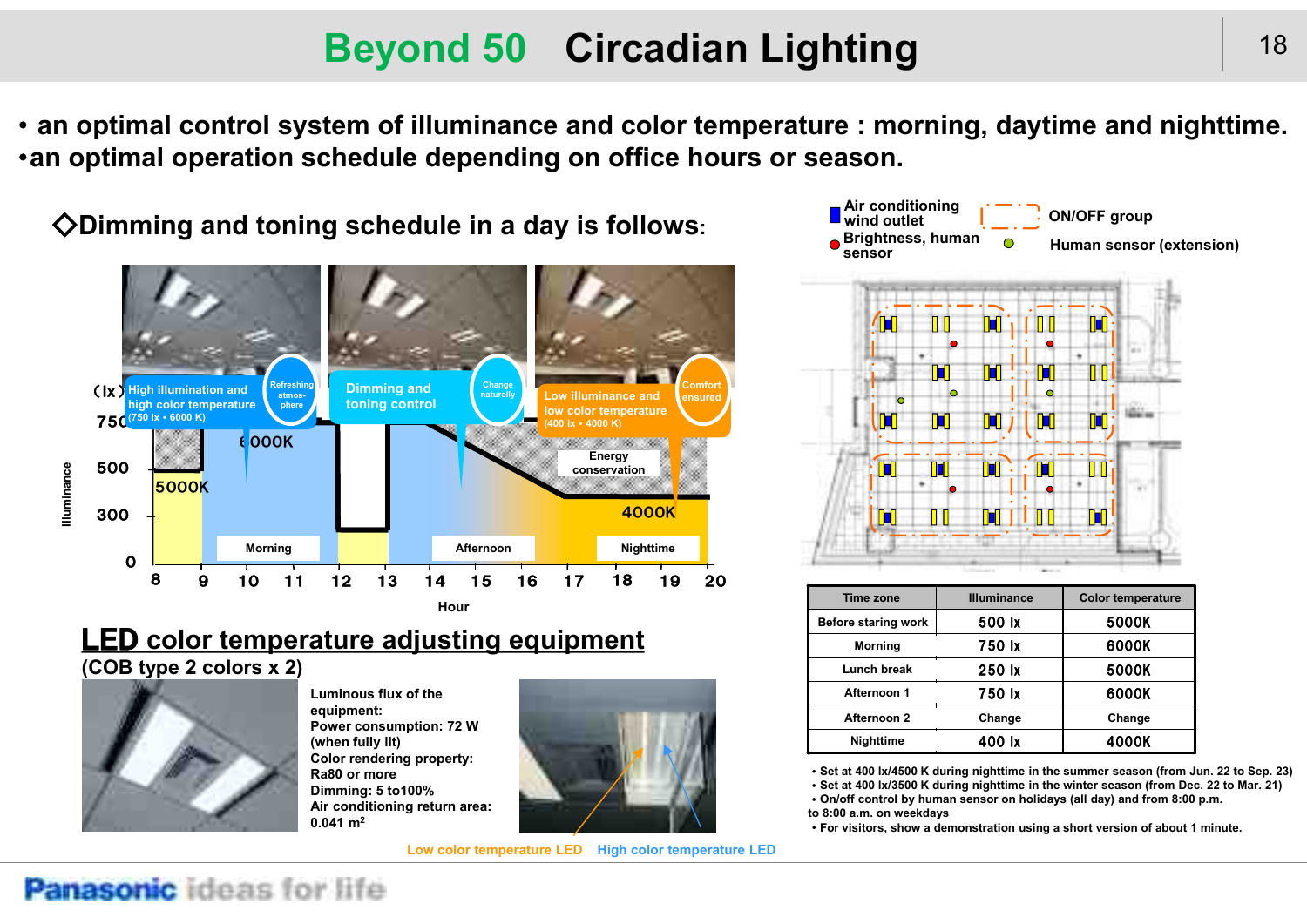# **Beyond 50 Task & Ambient Lighting**

・**Set illuminance at 300 lx , Space luminance at Feu 8 for general lighting, secure illuminance of 750 lx on the working place by Task light.** ・**LED Lighting equipment to irradiate the ceiling complements space luminance.** ・**The wind outlet of personal air conditioner keep concentration & awakening**

### **LED Feu up equipment LED task light (SQ400S)**



**Power consumption: 36 W Color rendering property: Ra84 Color temperature: 4,000 K Dimming: 25 to 85% With function to correct initial illumination Air conditioning return area: 0.04 m<sup>2</sup>**



**Luminous flux of the equipment: 340 lm (equivalent to 60 W incandescent lamp) Power consumption: 7.6 W Color rendering property: Ra90 Color temperature: 5,000 K Dimming: 30-100%**

**Air conditioning**

#### **Wind outlet of personal air conditioner**



**ON/OFF group**



| Ambient illuminance 300 lx<br>(Dimming rate: 50%) |                 |  |
|---------------------------------------------------|-----------------|--|
| Direction A                                       | <b>Feu 10.3</b> |  |
| Direction B                                       | <b>Feu 8.7</b>  |  |

#### **\*Recommended values**

|                                                                                                                                             | <b>Illuminance</b>                                         | Feu                    |
|---------------------------------------------------------------------------------------------------------------------------------------------|------------------------------------------------------------|------------------------|
| Task light                                                                                                                                  | 750 lx or higher combined with ambient light <sup>*1</sup> |                        |
| Ambient light                                                                                                                               | 250-600 lx <sup>*2</sup>                                   | 8 or more <sup>3</sup> |
| *1.2 "Task and Ambient Lighting System Research Committee Report" by the<br>Illuminating Engineering Institute of Japan<br>*3 In-house test |                                                            |                        |

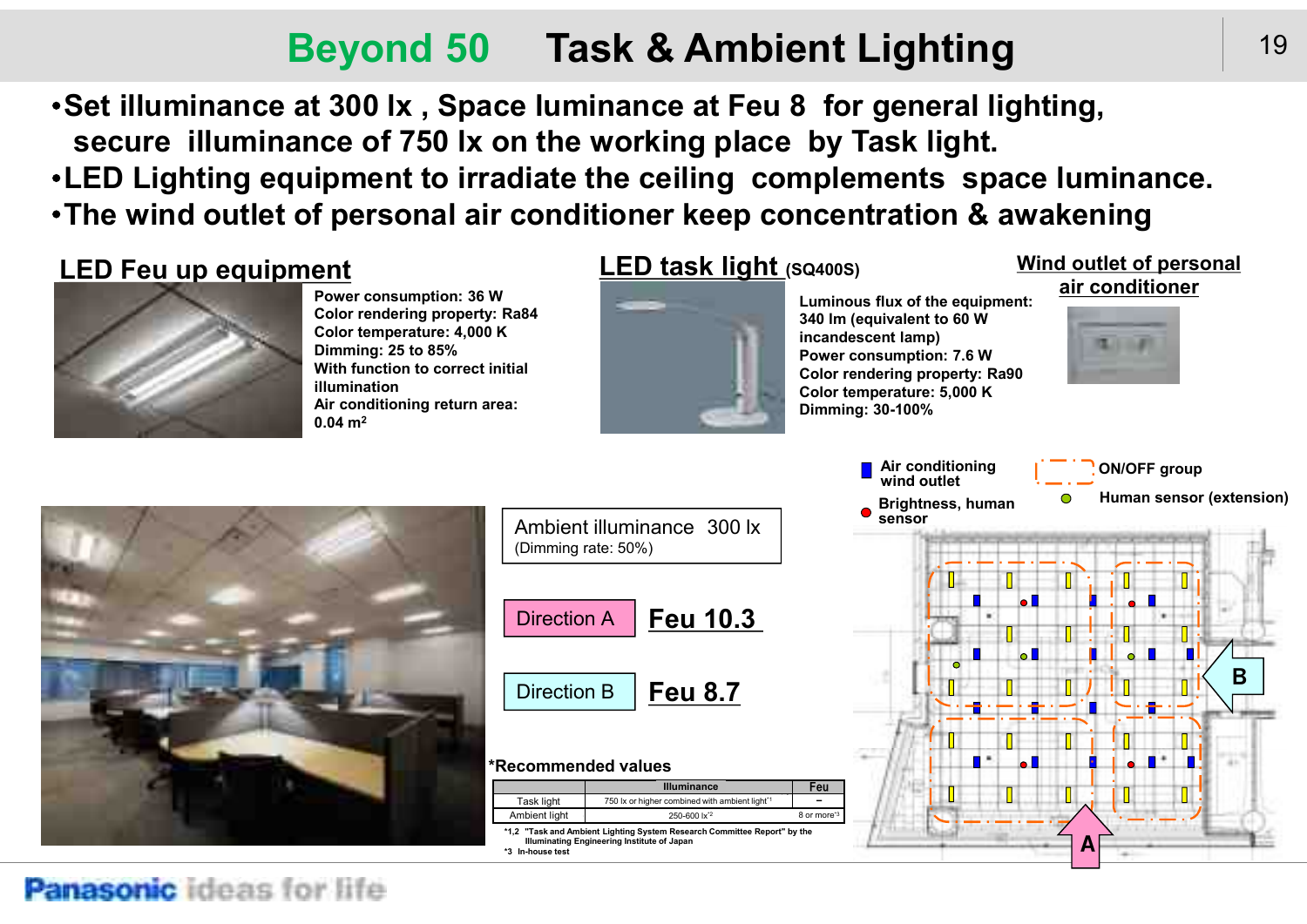# **Beyond 50 Environment Heighten Concentration**

・ **7.4% rise in the concentration level was confirmed compared with standard lighting for office. (Laboratory test. About 4% in the field) Confirmed effective for preventing eye strain and enhancing comfort.** ・**Compared with standard office lighting, energy conservation effect is higher by 30%**



# cope with both comfort & productivity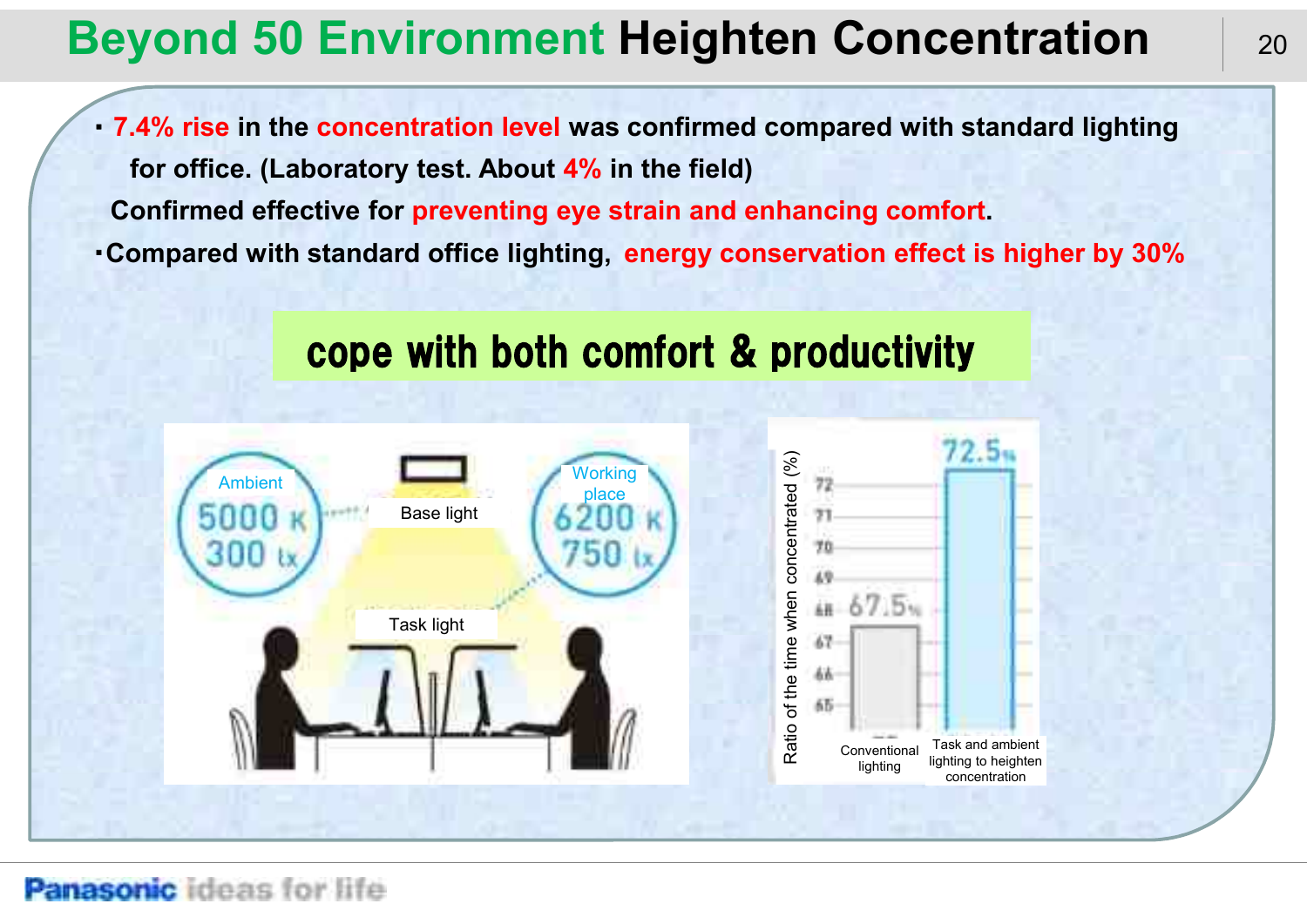# **(reference) Energy saving effect by Feu (panasonic original index)** <sup>21</sup>

## **Feu = method of Optimizing lighting on design illumination**

**・The index of luminance which one feel illumination from the whole space (floor+ceiling+wall )**

**・the method of lighting design to improve comfort and productivity in addiion to energy saving**



解放线 经所有条款 化二甲基甲基二甲基





\$304, Pac 54, 185 in

WHEN Pass Ed (1985-44) **BANKS STOW** 

### **What is Fue? example by "Fue" method**



| ----                                       | the property of the company's<br>the first control of the control of the<br>地力力区心物 | the control of the control of |
|--------------------------------------------|------------------------------------------------------------------------------------|-------------------------------|
|                                            | taw<br>.                                                                           |                               |
| <b>COMPANY</b>                             |                                                                                    |                               |
| <b>MATRIM</b><br>The product of the con-   | --                                                                                 | $-100$                        |
| 再作集当(円)                                    | m                                                                                  | Dift.                         |
| <b>A BEATTHER IT!</b>                      | <b>26% ecg</b><br><b>Company</b>                                                   | <b>STATISTICS</b>             |
| 内野或为田村从                                    | <b>WELFAM</b>                                                                      | <b>SAIL</b>                   |
| the control of the<br><b>COMMUNICATION</b> | 14.75                                                                              |                               |
| 2010/01/01 19:11                           |                                                                                    | 3.840.000                     |
| METACHMANN (H)                             | <b>SALE DOM</b>                                                                    | <b>STERNE</b>                 |

ament control to the business and the control of the control of the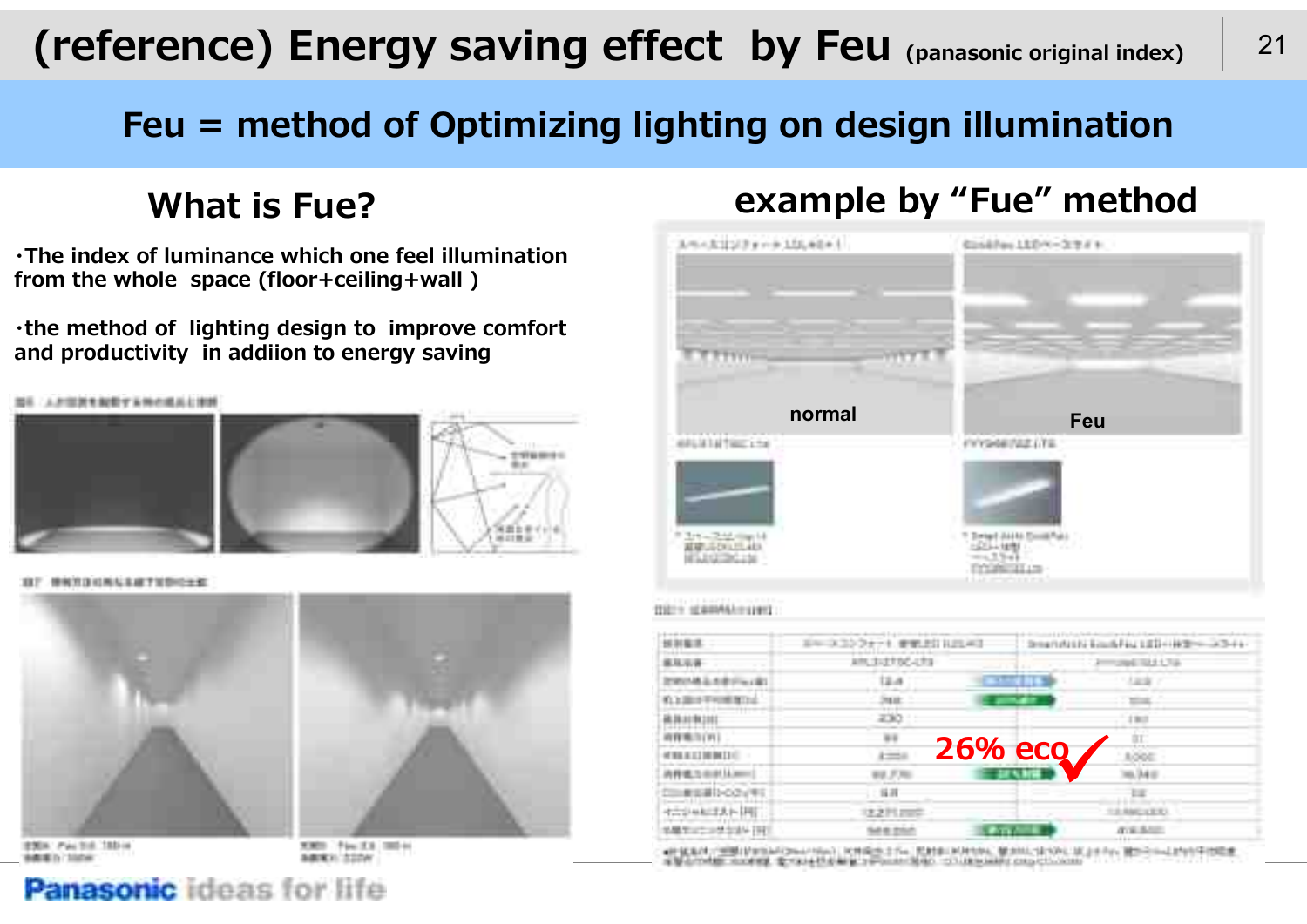# Beyond 50 Radiant Air Conditioning Control 22

Radiant air conditioning is the most energy-efficient of all systems. It is silent, comfortable and causes no temperature irregularity. It can create an ideal office space by combining it with LED lighting, which is compatible with the radiant air conditioning system.

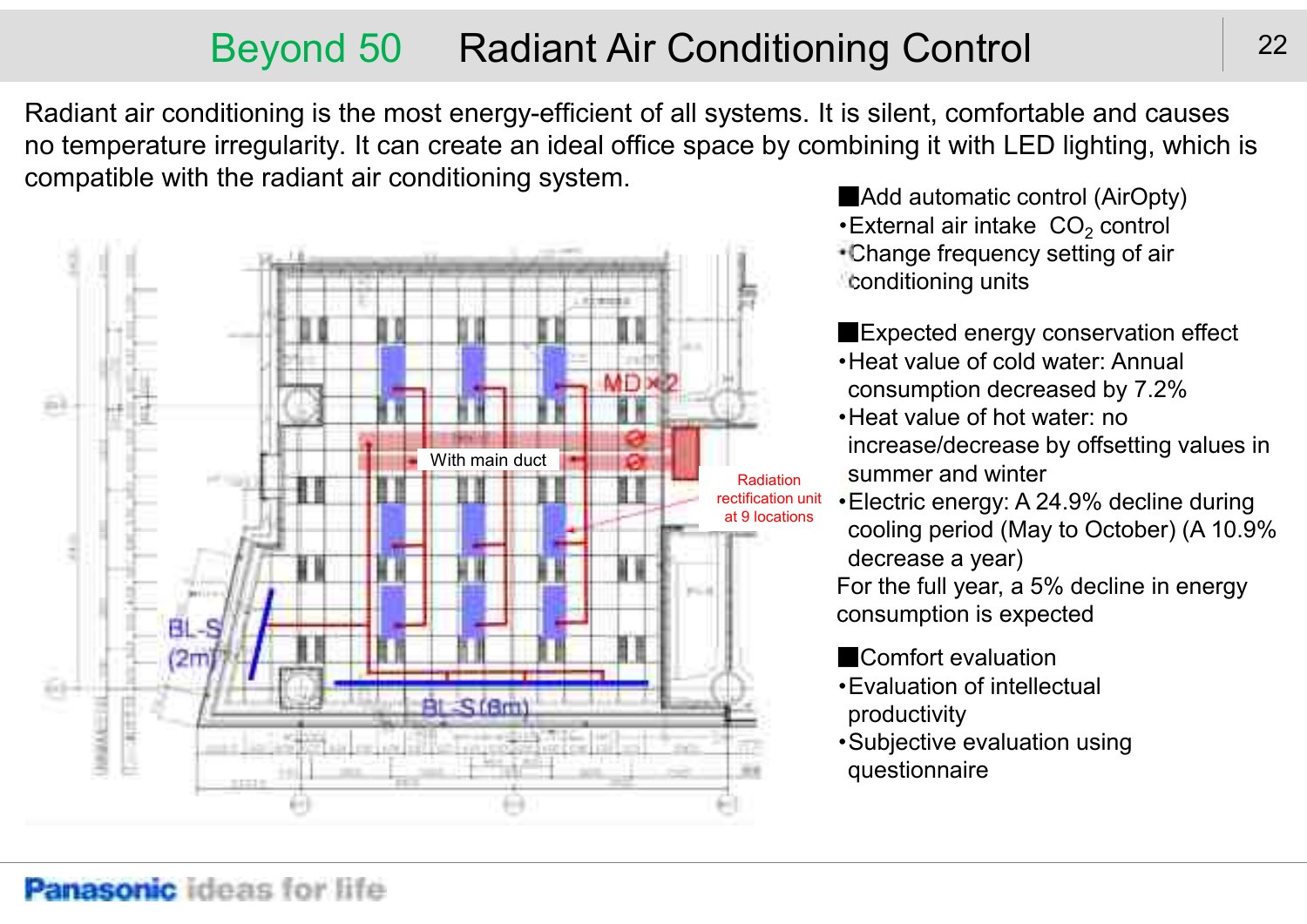### **Reducing Temperature Irregularity of the Air Conditioning System** 23

**Improve comfort level and achieve further energy conservation by eliminating temperature irregularities in the indoor space and leveling the temperature.**

**Extensions and temperature and humidity sensor arrangement (temperature distribution) \*Numbers indicate the sensor number registered in the SatTool**